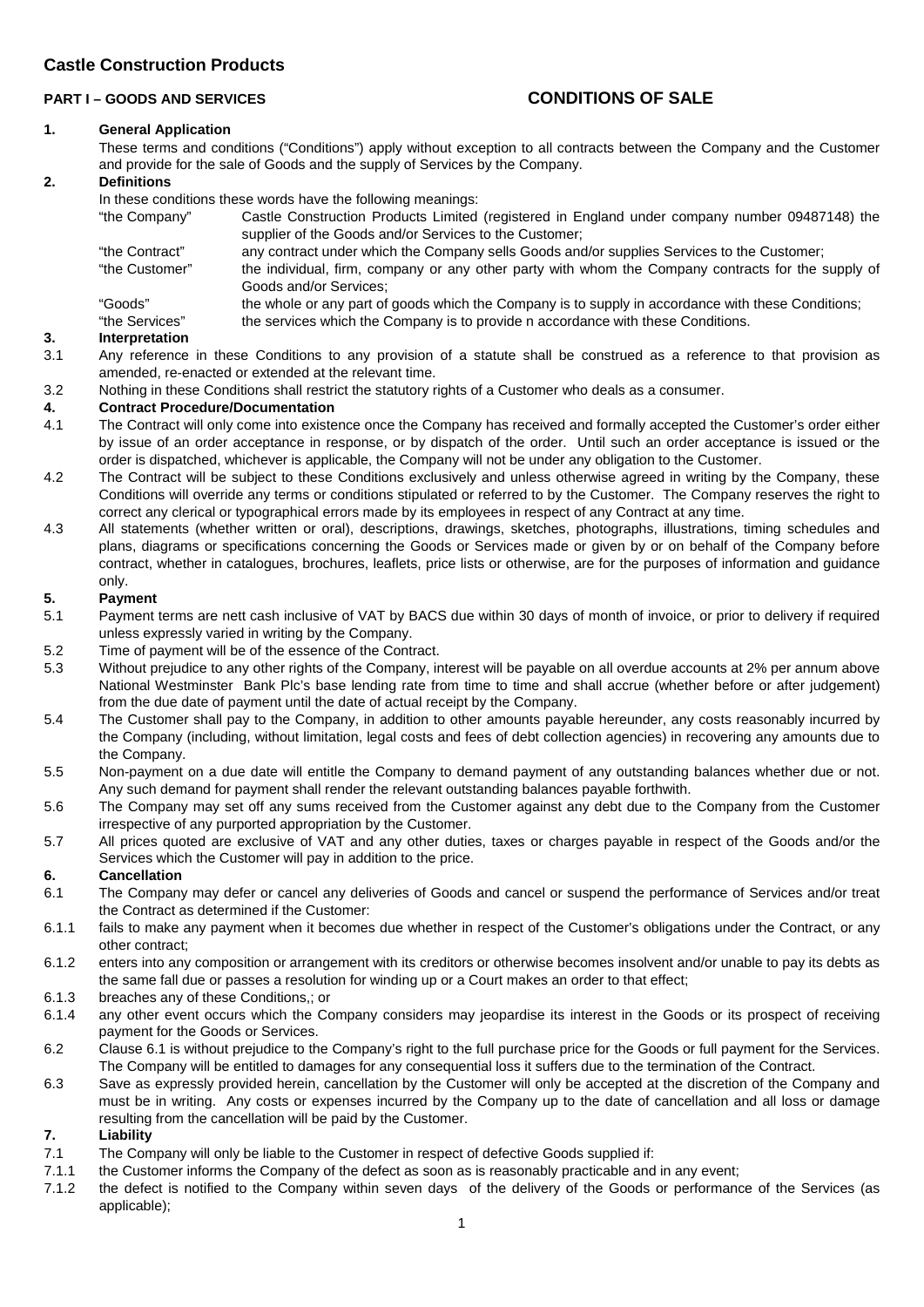- 7.1.3 no unauthorised repairs or alterations have been made to the Goods or so as to modify the result of the Services (as applicable) by any person;
- 7.1.4 at the Company's request the Customer provides authority for the goods to be returned or for Company to inspect the Goods or the result of the Services; and
- 7.1.5 such liability does not arise as a result of any defect comprised in any component part not manufactured by the Company, any defect in any component part supplied by the Customer or any defect arising as a result of the Customer's specification, instruction or design.
- 7.2 NOTWITHSTANDING ANYTHING IN THIS CONTRACT TO THE CONTRARY AND SAVE FOR THE LIABILITY OF THE COMPANY FOR DEATH OR PERSONAL INJURY CAUSED BY ITS NEGLIGENCE, THE LIABILITY OF THE COMPANY UNDER THE CONTRACT (WHETHER BY REASON OF BREACH OF CONTRACT, TORT OR OTHERWISE), SHALL BE LIMITED OT THE VALUE OF THE CONTRACT.
- 7.3 THE COMPANY SHALL NOT BE LIABILE FOR ANY INDIRECT DAMAGES INCLUDING BUT NOT LIMITED TO DAMAGES FOR LOSS OF USE OF FACILITIES OR EQUIPMENT, LOSS OF BUSINESS OR REVENUE, LOSS OF ANTICIPATED SAVINGS, LOSS OF PROFITS OR LOSS OF GOODWILL OR OTHER DAMAGES CONSEQUENTIAL UPON THE SAME PROVIDED THAT THIS CLAUSE SHALL NO LIMIT IN ANY WAY THE LIABILITY OF THE COMPANY FOR DEATH OR PERSONAL INJURY CAUSED BY ITS NEGLIGENCE.

# **PART II - GOODS**

## **8. Prices**

- 8.1 Unless otherwise agreed in writing by the Company and subject to Clause 4.3, any specific written quotation by the Company for the Goods remains open for acceptance for 30 days from its date of issue. All prices shown in catalogues, leaflets or brochures are for guidance only. The Company reserves the right to vary such prices at any time at its discretion.
- 8.2 The Company may also, so far as is reasonable, increase its prices at any time to take account of any increase in the cost to the Company of supplying the Goods due to:
- 8.2.1 any error of inadequacy in any specification, instruction or design of the Customer; and/or
- 8.2.2 any modification to the Goods specifically requested by the Customer.
- 8.3 Goods are mainly made to order and non-returnable. Therefore, where the Company agrees to accept the return of Goods as a special concession, the Company reserves the right to make a handling charge of at least 25% of the invoice price of the Goods returned or the actual handling costs.

## **9. Delivery**

- 9.1 The Company offers delivery dates in expectation that they can be fulfilled by the Company but will not be liable for any failure to deliver by an agreed date and timing of the delivery of the Goods shall not be of the essence. The Customer shall not be entitled to cancel or to delay or refuse payment should delivery be made after the established delivery date.
- 9.2 When the delivery requirement requested is outside the normal delivery area of the Company, the Company will be entitled to add a reasonable charge for insurance, packaging and delivery.
- 9.3 The Customer shall provide at its expense adequate and appropriate equipment and manual labour for unloading the Goods.
- 9.4 Upon receipt of the good the Customer, his employee or agent shall sign a delivery note provided by the Company. Such delivery note shall be confirmation by the Customer to the Company that the Goods have been visually inspected and found to be satisfactory.
- 9.5 When the Company delivers Goods to the Customer, the Customer shall unload the Goods within a period of one hour from the arrival of the Goods at the Customer's site or place of business. In the event of the Customer failing to do this, the Customer shall pay any additional costs incurred by the Company.
- 9.6 The Customer shall pride adequate and safe access and space in which the Goods can be unloaded with no rise of damage to the Company's or Carrier's equipment, employees, operatives or load and without obstructing the public highway.
- 9.7 The quantity of any consignment of Goods as recorded by the Company upon despatch from the Company's place of business shall be conclusive evidence of the quantity received by the Customer on delivery unless the Customer can provide conclusive evidence proving the contrary

# **10. Goods Warranty**

- 10.1 The Customer will carefully examine the Goods on receipt and notify the Company immediately of any:
- 10.1.1 damage reasonable discovered on inspection;<br>10.1.2 damage arising in transit:
- 10.1.2 damage arising in transit;<br>10.1.3 short or over delivery; or
- 10.1.3 short or over delivery; or<br>10.1.4 loss of Goods within sev
- loss of Goods within seven days of receipt. The Customer shall give the Company written confirmation of any such damage, loss, over delivery or shortage. If no such written confirmation is received by the Company within such seven day period then the Customer will be deemed to have accepted the Goods n satisfaction of the corresponding order. Within fourteen days of the Company's request the Customer will make the Goods available for collection and/or inspection. THE COMPANY'S LIABILITY, IF ANY, WILL BE LIMITED TO REPLACING OR (AT ITS OPTION) REPAIRING.

## **11 Title/Risk**

- 11.1 The Company shall retain ownership of the Goods, notwithstanding delivery to the Customer, until all sums due to the Company from the Customer, whether in respect of the Goods or otherwise, have been paid in full.
- 11.2 The risk in the Goods shall pass:
- 11.2.1 on orders for delivery within the United Kingdom on delivery to either the Customer's premises, the Customer's designated address or the Customer's own designated carrier.
- 11.2.2 on orders for delivery outside the United Kingdom on delivery FOB to the port notified hereunder.